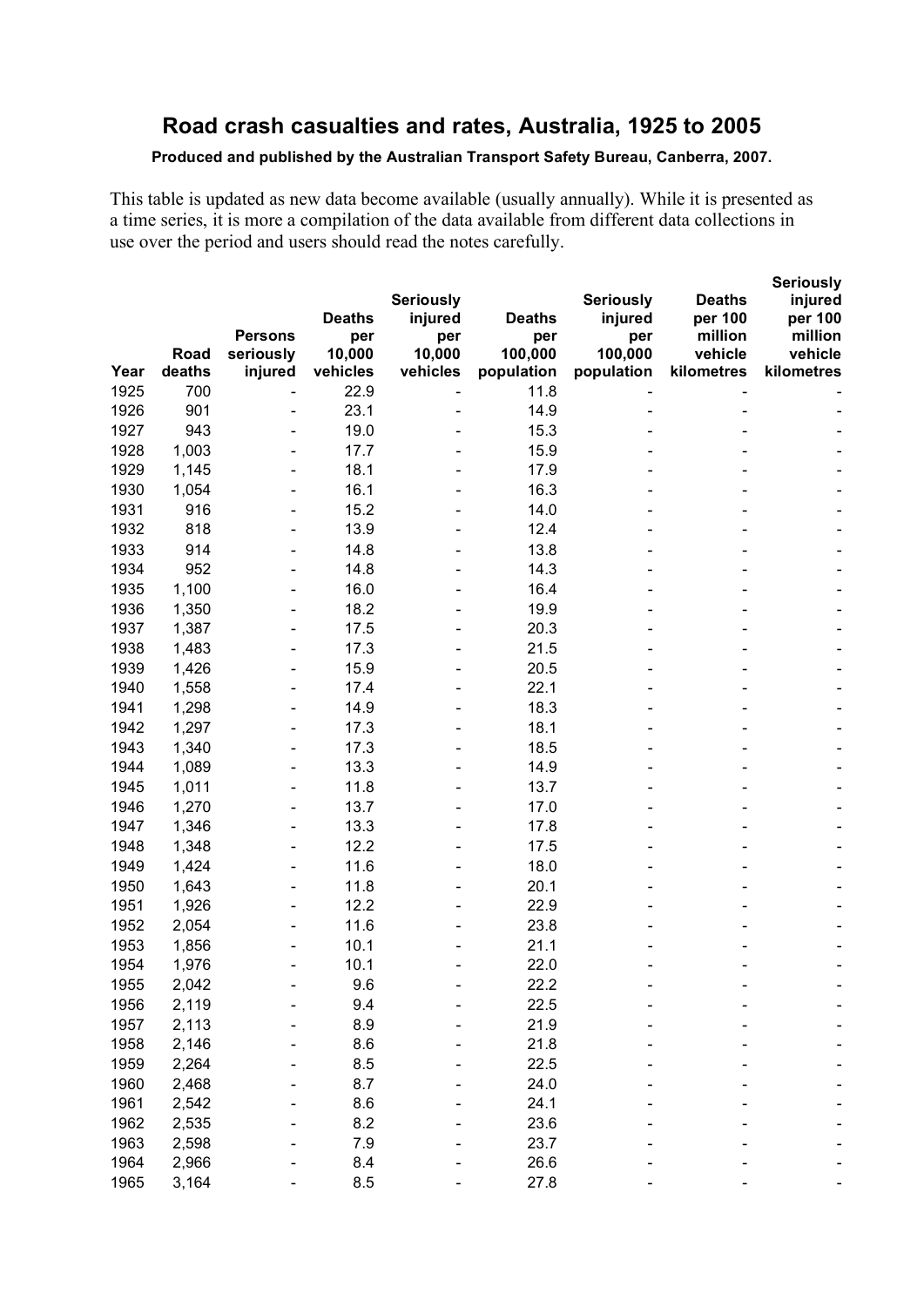|      |        |                |                          | <b>Seriously</b>             |                | <b>Seriously</b> | <b>Deaths</b>      | <b>Seriously</b><br>injured |
|------|--------|----------------|--------------------------|------------------------------|----------------|------------------|--------------------|-----------------------------|
|      |        | <b>Persons</b> | <b>Deaths</b>            | injured                      | <b>Deaths</b>  | injured          | per 100<br>million | per 100<br>million          |
|      | Road   | seriously      | per<br>10,000            | per<br>10,000                | per<br>100,000 | per<br>100,000   | vehicle            | vehicle                     |
| Year | deaths | injured        | vehicles                 | vehicles                     | population     | population       | kilometres         | kilometres                  |
| 1966 | 3,242  |                | 8.3                      |                              | 27.9           |                  |                    |                             |
| 1967 | 3,166  |                | 7.7                      |                              | 26.8           |                  |                    |                             |
| 1968 | 3,382  |                | 7.9                      |                              | 28.2           |                  |                    |                             |
| 1969 | 3,502  |                | 7.8                      |                              | 28.6           |                  |                    |                             |
| 1970 | 3,798  |                | 8.0                      |                              | 30.4           |                  |                    |                             |
| 1971 | 3,590  |                | 7.1                      |                              | 27.7           |                  | 4.4                |                             |
| 1972 | 3,422  |                | 6.4                      | $\qquad \qquad \blacksquare$ | 26.0           |                  |                    |                             |
| 1973 | 3,679  |                | 6.6                      | $\qquad \qquad \blacksquare$ | 27.5           |                  |                    |                             |
| 1974 | 3,572  |                | 6.0                      | $\qquad \qquad \blacksquare$ | 26.3           |                  |                    |                             |
| 1975 | 3,694  |                | 5.9                      |                              | 26.6           |                  |                    |                             |
| 1976 | 3,583  |                | 5.4                      |                              | 25.5           |                  | 3.6                |                             |
| 1977 | 3,578  |                | 5.2                      |                              | 25.2           |                  |                    |                             |
| 1978 | 3,705  |                | 5.2                      |                              | 25.8           |                  |                    |                             |
| 1979 | 3,508  |                | 4.8                      |                              | 24.2           |                  | 3.1                |                             |
| 1980 | 3,272  | 32,054         | 4.3                      | 42.3                         | 22.3           | 218.1            |                    |                             |
| 1981 | 3,321  | 32,108         | 4.2                      | 40.6                         | 22.3           | 215.2            |                    |                             |
| 1982 | 3,252  | 30,654         | 3.9                      | 36.7                         | 21.4           | 201.9            | 2.6                | 24.2                        |
| 1983 | 2,755  | 28,080         | 3.2                      | 32.7                         | 17.9           | 182.4            |                    |                             |
| 1984 | 2,822  | 28,795         | 3.2                      | 32.6                         | 18.1           | 184.8            |                    |                             |
| 1985 | 2,941  | 29,248         | 3.2                      | 32.1                         | 18.6           | 185.3            | 2.1                | 20.8                        |
| 1986 | 2,888  | 29,169         | 3.1                      | 31.4                         | 18.0           | 182.1            |                    |                             |
| 1987 | 2,772  | 29,698         | 3.0                      | 31.7                         | 17.0           | 182.6            |                    |                             |
| 1988 | 2,887  | 29,705         | 3.0                      | 31.1                         | 17.5           | 179.7            | 1.9                | 19.3                        |
| 1989 | 2,801  | 28,483         | 2.9                      | 29.0                         | 16.7           | 169.4            |                    |                             |
| 1990 | 2,331  | 24,961         | 2.3                      | 24.8                         | 13.7           | 146.3            |                    |                             |
| 1991 | 2,113  | 22,528         | 2.1                      | 22.7                         | 12.2           | 130.3            | 1.4                | 15.0                        |
| 1992 | 1,974  | 21,512         | 1.9                      | 21.0                         | 11.3           | 123.0            |                    |                             |
| 1993 | 1,953  | 21,557         | 1.9                      | 20.7                         | 11.1           | 122.0            |                    |                             |
| 1994 | 1,928  | 22,133         | 1.8                      | 20.7                         | 10.8           | 124.0            |                    |                             |
| 1995 | 2,017  | 22,368         | 1.8                      | 20.4                         | 11.2           | 123.8            | 1.2                | 13.4                        |
| 1996 | 1,970  | 21,989         | 1.7                      | 19.3                         | 10.8           | 120.1            |                    |                             |
| 1997 | 1,767  |                | 1.5                      |                              | 9.5            |                  |                    |                             |
| 1998 | 1,755  |                | 1.5                      |                              | 9.4            |                  | 1.0                |                             |
| 1999 | 1,764  |                | 1.4                      |                              | 9.3            |                  | 1.0                |                             |
| 2000 | 1,817  | 26,963         | $\overline{\phantom{a}}$ |                              | 9.5            | 140.8            | 1.0                | 14.6                        |
| 2001 | 1,737  | 27,471         | 1.4                      | 22.0                         | 8.9            | 141.5            | 0.9                | 14.4                        |
| 2002 | 1,715  | 27,934         | 1.3                      | 21.8                         | 8.7            | 142.2            | 0.9                | 14.5                        |
| 2003 | 1,621  | 28,422         | 1.2                      | 21.6                         | 8.2            | 143.0            | 0.8                | 14.1                        |
| 2004 | 1,583  | 28,864         | 1.2                      | 21.3                         | 7.9            | 143.7            | 0.8                | 14.5                        |
| 2005 | 1,627  | 30,574         | 1.2                      | 22.0                         | 8.0            | 150.3            | 0.8                | 14.8                        |

# **NOTE**

A dash in a cell indicates that data are not available for that cell.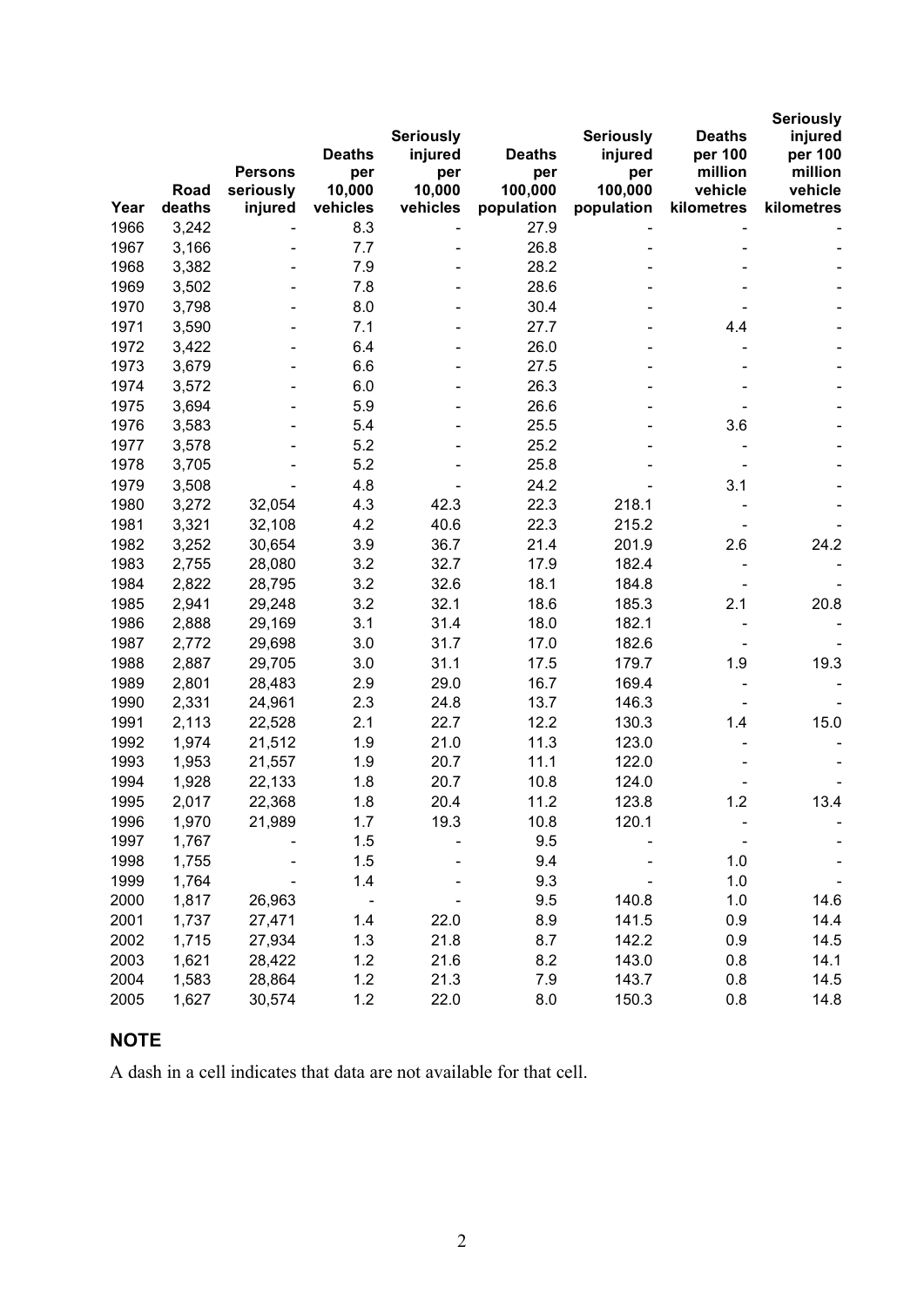### **SOURCES**

Data contained within this document have been extracted from Australian Bureau of Statistics (ABS) and Australian Transport Safety Bureau (ATSB) publications (or those of its predecessors). Further details relating to the data are usually available in the source publications or directly from the publishing organisation. Revised or updated Australian Bureau of Statistics figures are used where applicable.

#### **1925 to 1979**

Road deaths 1925 to 1979 are from Office of Road Safety, OR 7, *Road traffic accident data and rates: Australia, States and Territories 1925-1981*. Note in particular that Northern Territory fatalities are excluded from the Australian fatalities count and fatality rates for 1925 to 1961. Injury data prior to 1980 were for all injury, not just serious injury, and are not comparable with the data since 1980.

### **1980 to 1989**

Deaths and injured 1980-89 are from *Road traffic accidents involving casualties, Australia* (ABS, cat.no. 9405.0). In that publication, 'person killed' was defined as 'death of any person within 30 days of the road vehicle accident where death is attributable to injuries sustained during the accident'. 'Person injured' was defined as 'injury to any person involved in a road vehicle accident resulting in the injured person being admitted to hospital'.

### **1990 to present**

The road crash data contained in this report from 1990 onwards are compiled by the ATSB using police road crash data supplied by the New South Wales Roads and Traffic Authority; VicRoads; Queensland Transport; South Australian Police; Western Australian Police; Main Roads Western Australia; Tasmanian Department of Infrastructure, Energy and Resources; Northern Territory police; and the Australian Capital Territory Department of Urban Services. Deaths since 1990 are from the ATSB's Monthly Road Death Series.

In this database, a road crash death is defined as 'death of any person within 30 days of the road vehicle accident where death is attributable to injuries sustained during the accident'. Injured 1990 to 1996 are from *Road injury Australia: 1996 statistical summary* (Federal Office of Road Safety, 1998). In that publication, a 'person hospitalised' was defined as 'a person classified by police as admitted to hospital from injuries received in either a hospitalisation or fatal road crash'. Injured 2000 to 2005 are from the Australian Institute of Health and Welfare's National Hospital Morbidity Database. For the purpose here, 'serious injury' is defined as 'an injury that results in the person being admitted to hospital and subsequently discharged alive either on the same day or after one or more nights stay in a hospital bed (i.e. deaths are excluded)'.

## **Injury data**

Injury figures from 1980 to 1996 are based on police reports. Injury figures from 2000 are based on hospital records. Injury figures for 1997-99 are not available as police reports were not nationally collated from 1997 and reporting of figures based on hospital records 1997-99 was not comparable with 2000 and later data due to coding changes. Hospital data on serious injury from 2000 are not comparable with the 1980 to 1996 'admitted to hospital' data based on police reports. They are presented together here simply as the only data available for Australia for the years they cover.